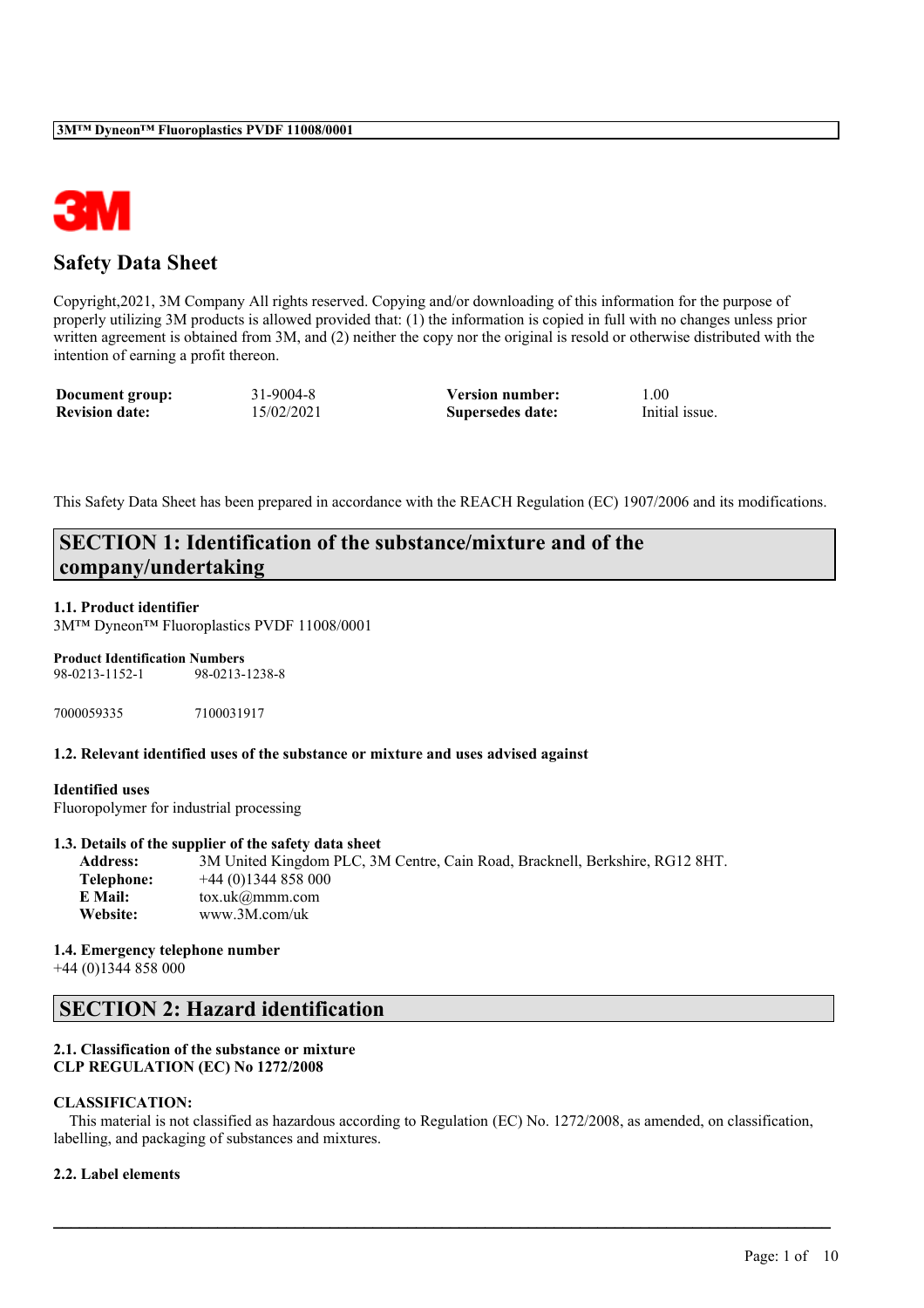## **CLP REGULATION (EC) No 1272/2008**

Not applicable

| Ingredients:      |                 |        |            |
|-------------------|-----------------|--------|------------|
| Ingredient        | CAS Nbr         | EC No. | $\%$ by Wt |
| VDF/HFP Copolymer | $9011 - 17 - 0$ |        | 100        |

### **SUPPLEMENTAL INFORMATION:**

#### **Supplemental Precautionary Statements:**

Firefighting instructions: Does not burn without external flame. Wear self-contained breathing apparatus and protection from acidic hydrogen fluoride. Vapours liberated during processing may be hazardous if inhaled. Eye, nose, throat and lung irritation can occur from such vapours. Avoid contamination of tobacco with polymer resin. Before using, read the most current Safety Data Sheet.

### **2.3. Other hazards**

May cause thermal burns.

## **SECTION 3: Composition/information on ingredients**

### **3.1. Substances**

| Ingredient        | Identifier(s)        | $\frac{10}{6}$ | <b>Classification according to Regulation</b> |
|-------------------|----------------------|----------------|-----------------------------------------------|
|                   |                      |                | $ (EC)$ No. 1272/2008 $ CLP $                 |
| VDF/HFP Copolymer | $(CAS-N0)$ 9011-17-0 | 100            | Substance not classified as hazardous         |

Please see section 16 for the full text of any H statements referred to in this section

For information on ingredient occupational exposure limits or PBT or vPvB status, see sections 8 and 12 of this SDS

#### **3.2. Mixtures**

Not applicable

## **SECTION 4: First aid measures**

## **4.1. Description of first aid measures**

#### **Inhalation**

Remove person to fresh air. If you feel unwell, get medical attention.

#### **Skin contact**

Immediately flush skin with large amounts of cold water for at least 15 minutes. DO NOT ATTEMPT TO REMOVE MOLTEN MATERIAL. Cover affected area with a clean dressing. Get immediate medical attention.

#### **Eye contact**

Immediately flush eyes with large amounts of water for at least 15 minutes. DO NOT ATTEMPT TO REMOVE MOLTEN MATERIAL. Get immediate medical attention.

 $\mathcal{L}_\mathcal{L} = \mathcal{L}_\mathcal{L} = \mathcal{L}_\mathcal{L} = \mathcal{L}_\mathcal{L} = \mathcal{L}_\mathcal{L} = \mathcal{L}_\mathcal{L} = \mathcal{L}_\mathcal{L} = \mathcal{L}_\mathcal{L} = \mathcal{L}_\mathcal{L} = \mathcal{L}_\mathcal{L} = \mathcal{L}_\mathcal{L} = \mathcal{L}_\mathcal{L} = \mathcal{L}_\mathcal{L} = \mathcal{L}_\mathcal{L} = \mathcal{L}_\mathcal{L} = \mathcal{L}_\mathcal{L} = \mathcal{L}_\mathcal{L}$ 

## **If swallowed**

No need for first aid is anticipated.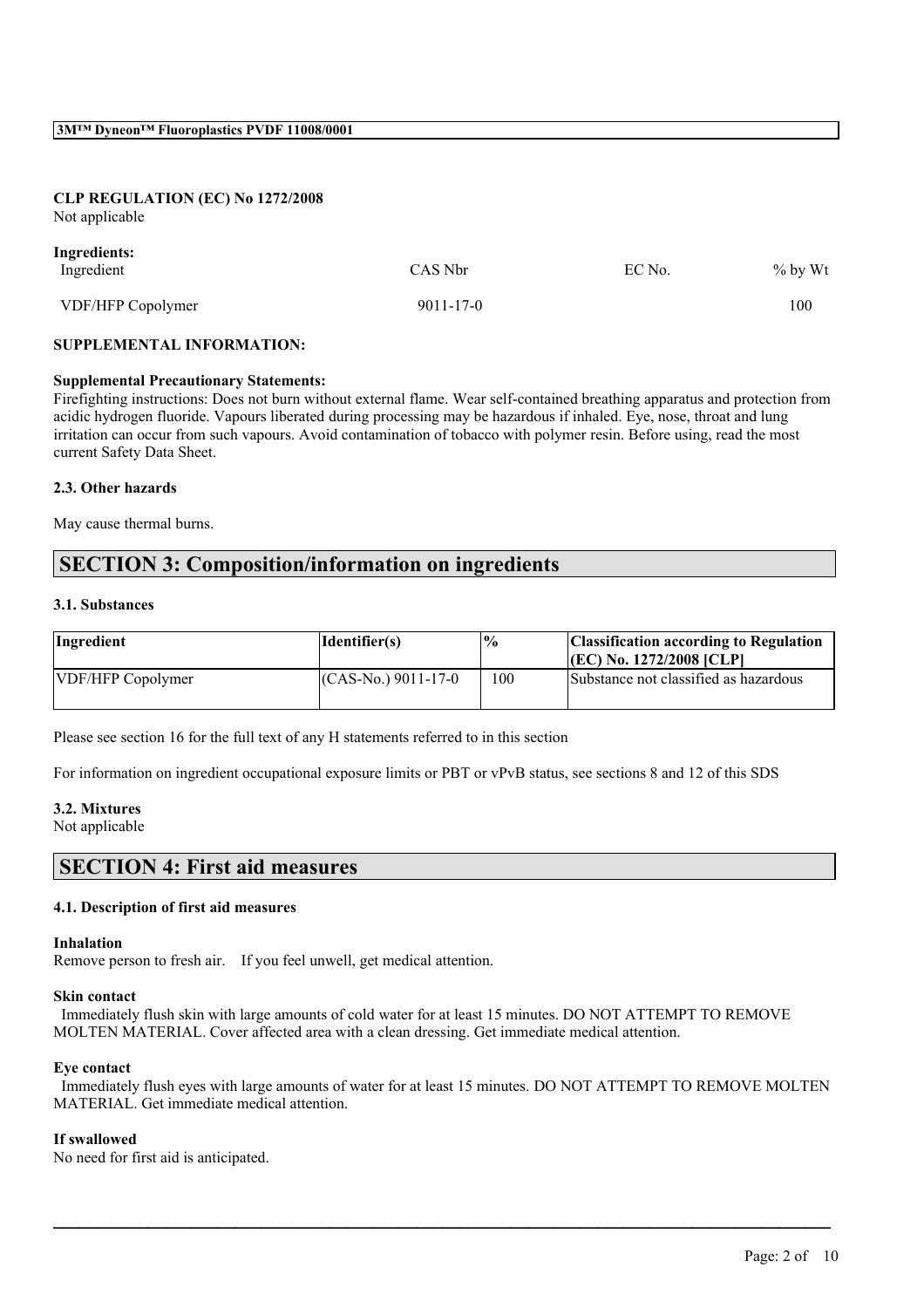## **4.2. Most important symptoms and effects, both acute and delayed**

No critical symptoms or effects. See Section 11.1, information on toxicological effects.

# **4.3. Indication of any immediate medical attention and special treatment required**

Not applicable

## **SECTION 5: Fire-fighting measures**

## **5.1. Extinguishing media**

In case of fire: Use a fire fighting agent suitable for ordinary combustible material such as water or foam to extinguish.

## **5.2. Special hazards arising from the substance or mixture**

Exposure to extreme heat can give rise to thermal decomposition.

## **5.3. Advice for fire-fighters**

When fire fighting conditions are severe and total thermal decomposition of the product is possible, wear full protective clothing, including helmet, self-contained, positive pressure or pressure demand breathing apparatus,tunic and trousers (leggings),bands around arms, waist and legs, face mask, and protective covering for exposed areas of the head.

## **SECTION 6: Accidental release measures**

## **6.1. Personal precautions, protective equipment and emergency procedures**

Ventilate the area with fresh air. Observe precautions from other sections.

## **6.2. Environmental precautions**

Avoid release to the environment.

## **6.3. Methods and material for containment and cleaning up**

Collect as much of the spilled material as possible. Use wet sweeping compound or water to avoid dusting. Sweep up. Place in a closed container approved for transportation by appropriate authorities. Clean up residue. Seal the container. Dispose of collected material as soon as possible.

## **6.4. Reference to other sections**

Refer to Section 8 and Section 13 for more information

## **SECTION 7: Handling and storage**

## **7.1. Precautions for safe handling**

Avoid inhalation of thermal decomposition products. Avoid skin contact with hot material. For industrial/occupational use only. Not for consumer sale or use. Store work clothes separately from other clothing, food and tobacco products. Do not breathe dust/fume/gas/mist/vapours/spray. Do not eat, drink or smoke when using this product. Wash thoroughly after handling.

## **7.2. Conditions for safe storage including any incompatibilities**

No special storage requirements.

## **7.3. Specific end use(s)**

See information in Section 7.1 and 7.2 for handling and storage recommendations. See Section 8 for exposure controls and personal protection recommendations.

 $\mathcal{L}_\mathcal{L} = \mathcal{L}_\mathcal{L} = \mathcal{L}_\mathcal{L} = \mathcal{L}_\mathcal{L} = \mathcal{L}_\mathcal{L} = \mathcal{L}_\mathcal{L} = \mathcal{L}_\mathcal{L} = \mathcal{L}_\mathcal{L} = \mathcal{L}_\mathcal{L} = \mathcal{L}_\mathcal{L} = \mathcal{L}_\mathcal{L} = \mathcal{L}_\mathcal{L} = \mathcal{L}_\mathcal{L} = \mathcal{L}_\mathcal{L} = \mathcal{L}_\mathcal{L} = \mathcal{L}_\mathcal{L} = \mathcal{L}_\mathcal{L}$ 

## **SECTION 8: Exposure controls/personal protection**

## **8.1 Control parameters**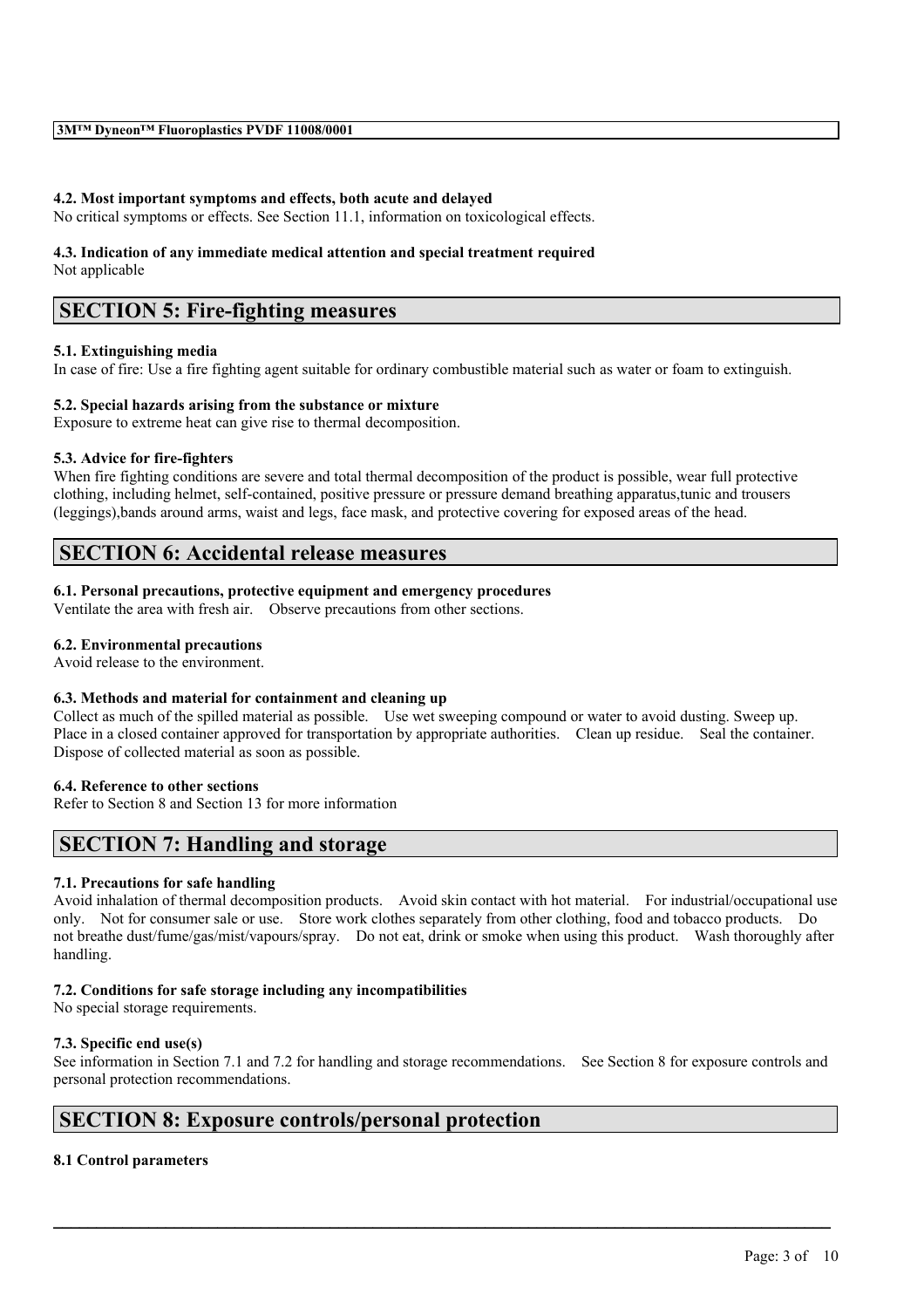#### **Occupational exposure limits**

No occupational exposure limit values exist for any of the components listed in Section 3 of this Safety Data Sheet.

#### **Biological limit values**

No biological limit values exist for any of the components listed in Section 3 of this safety data sheet.

#### **8.2. Exposure controls**

#### **8.2.1. Engineering controls**

Provide appropriate local exhaust when product is heated. For those situations where the material might be exposed to extreme overheating due to misuse or equipment failure, use with appropriate local exhaust ventilation sufficient to maintain levels of thermal decomposition products below their exposure guidelines.

#### **8.2.2. Personal protective equipment (PPE)**

#### **Eye/face protection**

Select and use eye/face protection to prevent contact based on the results of an exposure assessment. The following eye/face protection(s) are recommended: Full face shield. Indirect vented goggles.

## **Skin/hand protection**

No chemical protective gloves are required.

#### **Respiratory protection**

During heating:

Use a positive pressure supplied-air respirator if there is a potential for over exposure from an uncontrolled release, exposure levels are not known, or under any other circumstances where air-purifying respirators may not provide adequate protection.

#### **Thermal hazards**

Wear heat insulating gloves when handling hot material to prevent thermal burns.

## **SECTION 9: Physical and chemical properties**

### **9.1. Information on basic physical and chemical properties**

| <b>Physical state</b>                         | Solid.                                      |
|-----------------------------------------------|---------------------------------------------|
| <b>Specific Physical Form:</b>                | Pellets                                     |
| Colour                                        | White                                       |
| Odor                                          | <b>Odourless</b>                            |
| <b>Odour threshold</b>                        | No data available.                          |
| Melting point/freezing point                  | 157 - 170 °C                                |
| Boiling point/boiling range                   | Not applicable.                             |
| <b>Flammability (solid, gas)</b>              | Not classified                              |
| <b>Flammable Limits(LEL)</b>                  | Not applicable.                             |
| <b>Flammable Limits(UEL)</b>                  | Not applicable.                             |
| <b>Flash point</b>                            | No flash point                              |
| <b>Autoignition temperature</b>               | Not applicable.                             |
| <b>Decomposition temperature</b>              | No data available.                          |
| pН                                            | substance/mixture is non-soluble (in water) |
| <b>Kinematic Viscosity</b>                    | Not applicable.                             |
| <b>Water solubility</b>                       | Negligible                                  |
| Solubility-non-water                          | No data available.                          |
| <b>Partition coefficient: n-octanol/water</b> | No data available.                          |
|                                               |                                             |

 $\mathcal{L}_\mathcal{L} = \mathcal{L}_\mathcal{L} = \mathcal{L}_\mathcal{L} = \mathcal{L}_\mathcal{L} = \mathcal{L}_\mathcal{L} = \mathcal{L}_\mathcal{L} = \mathcal{L}_\mathcal{L} = \mathcal{L}_\mathcal{L} = \mathcal{L}_\mathcal{L} = \mathcal{L}_\mathcal{L} = \mathcal{L}_\mathcal{L} = \mathcal{L}_\mathcal{L} = \mathcal{L}_\mathcal{L} = \mathcal{L}_\mathcal{L} = \mathcal{L}_\mathcal{L} = \mathcal{L}_\mathcal{L} = \mathcal{L}_\mathcal{L}$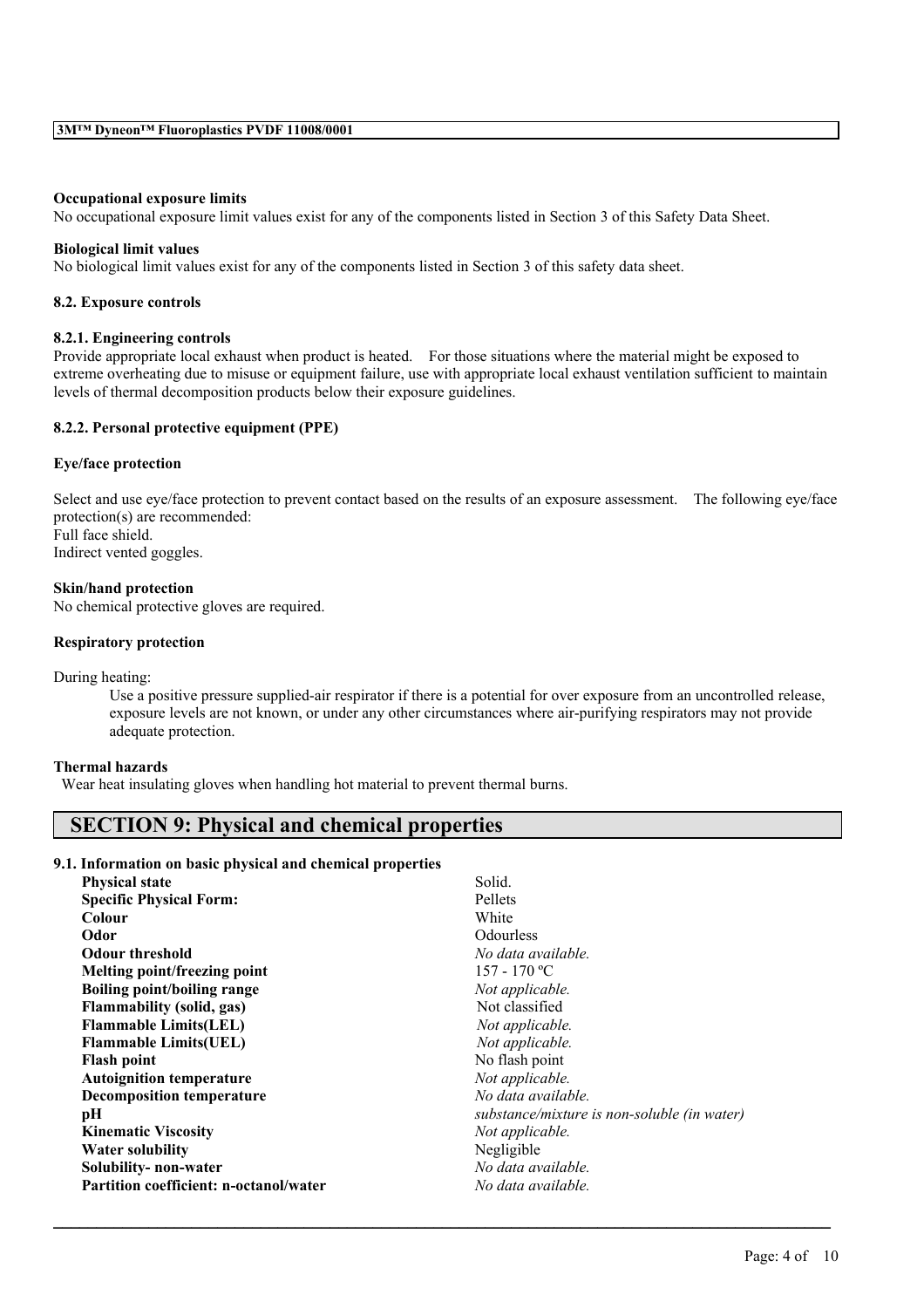**Vapour pressure** *Not applicable.* **Density** 1.2 g/cm3 - 1.9 g/cm3 **Relative Vapor Density** *Not applicable.*

**9.2. Other information**

**9.2.2 Other safety characteristics EU Volatile Organic Compounds** *No data available.* **Evaporation rate** *Not applicable.* **Molecular weight** *No data available.* **Percent volatile** *Not applicable.*

**Relative density** 1.2 - 1.9 *[Ref Std:* WATER=1]

## **SECTION 10: Stability and reactivity**

#### **10.1 Reactivity**

This material is considered to be non reactive under normal use conditions

## **10.2 Chemical stability**

Stable.

**10.3 Possibility of hazardous reactions** Hazardous polymerisation will not occur.

### **10.4 Conditions to avoid**

None known.

## **10.5 Incompatible materials**

None known.

## **10.6 Hazardous decomposition products**

| Substance                       | Condition                               |  |
|---------------------------------|-----------------------------------------|--|
| Carbonyl fluoride.              | At elevated temperatures. - above 290 ° |  |
| Carbon monoxide                 | At elevated temperatures. - above 290 ° |  |
| Carbon dioxide.                 | At elevated temperatures. - above 290 ° |  |
| Hydrogen Fluoride               | At elevated temperatures. - above 290 ° |  |
| Toxic vapour, gas, particulate. | At elevated temperatures. - above 290 ° |  |

Extreme heat arising from situations such as misuse or equipment failure can generate hydrogen fluoride as a decomposition product.

## **SECTION 11: Toxicological information**

The information below may not agree with the EU material classification in Section 2 and/or the ingredient classifications in Section 3 if specific ingredient classifications are mandated by a competent authority. In addition, statements and data presented in Section 11 are based on UN GHS calculation rules and classifications derived from **internal hazard assessments.**

**11.1. Information on hazard classes as defined in Regulation (EC) No 1272/2008**

**Signs and Symptoms of Exposure**

Based on test data and/or information on the components, this material may produce the following health effects:

 $\mathcal{L}_\mathcal{L} = \mathcal{L}_\mathcal{L} = \mathcal{L}_\mathcal{L} = \mathcal{L}_\mathcal{L} = \mathcal{L}_\mathcal{L} = \mathcal{L}_\mathcal{L} = \mathcal{L}_\mathcal{L} = \mathcal{L}_\mathcal{L} = \mathcal{L}_\mathcal{L} = \mathcal{L}_\mathcal{L} = \mathcal{L}_\mathcal{L} = \mathcal{L}_\mathcal{L} = \mathcal{L}_\mathcal{L} = \mathcal{L}_\mathcal{L} = \mathcal{L}_\mathcal{L} = \mathcal{L}_\mathcal{L} = \mathcal{L}_\mathcal{L}$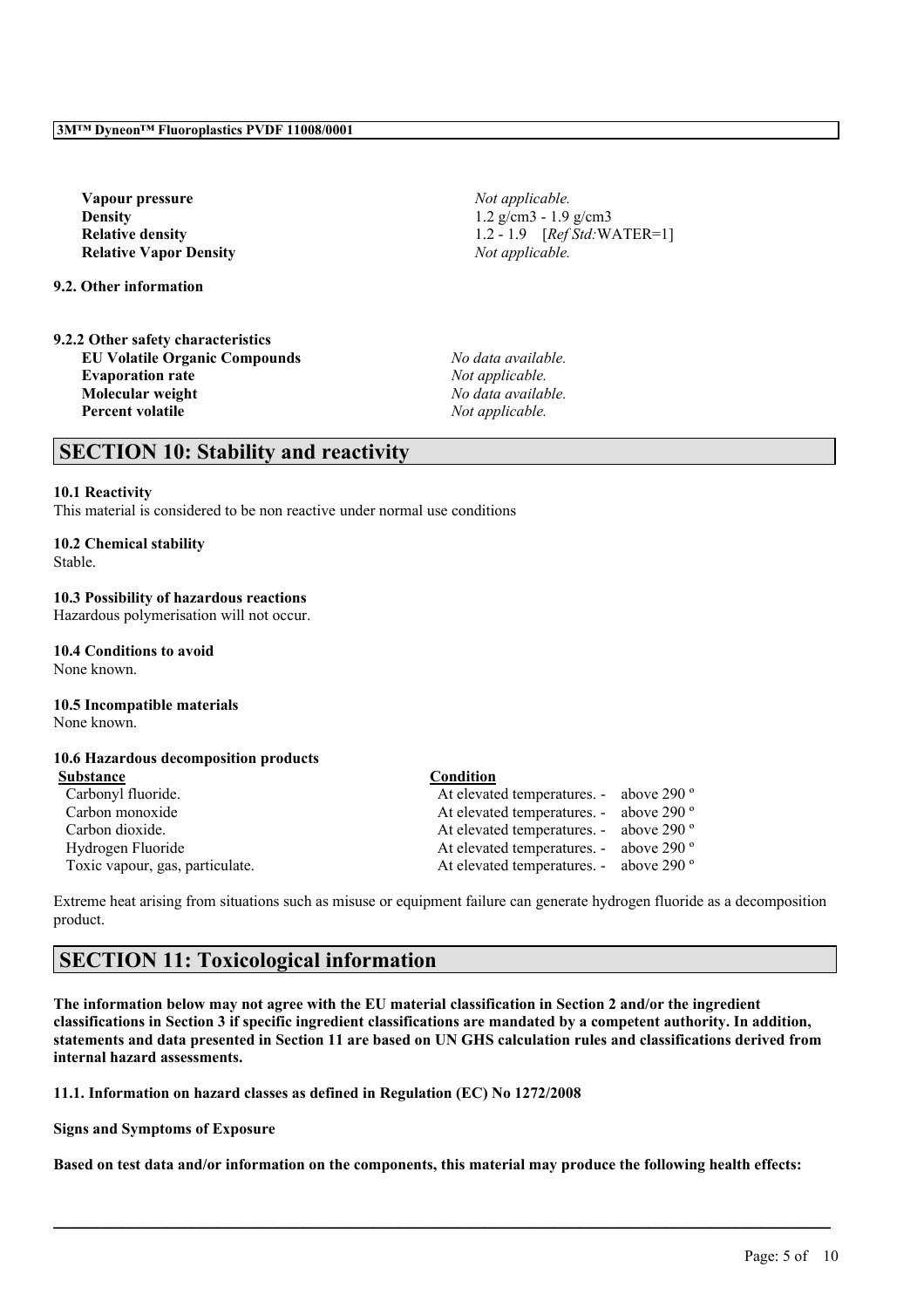### **Inhalation**

Vapours from heated material may cause irritation of the respiratory system: Signs/symptoms may include cough, sneezing, nasal discharge, headache, hoarseness, nose and throat pain.

During heating:

Polymer fume fever: Sign/symptoms may include chest pain or tightness, shortness of breath, cough, malaise, muscle aches, increased heart rate, fever, chills, sweats, nausea and headache.

#### **Skin contact**

During heating:

Thermal burns: Signs/symptoms may include intense pain, redness and swelling, and tissue destruction. Mechanical skin irritation: Signs/symptoms may include abrasion, redness, pain, and itching.

#### **Eye contact**

During heating:

Thermal burns: Signs/symptoms may include severe pain, redness and swelling, and tissue destruction. Mechanical eye irritation: Signs/symptoms may include pain, redness, tearing and corneal abrasion. Vapours from heated material may cause eye irritation: Signs/symptoms may include redness, swelling, pain, tearing, and blurred or hazy vision.

#### **Ingestion**

No known health effects.

#### **Toxicological Data**

If a component is disclosed in section 3 but does not appear in a table below, either no data are available for that endpoint or the data are not sufficient for classification.

#### **Acute Toxicity**

| Name              | Route     | <b>Species</b> | Value                                             |
|-------------------|-----------|----------------|---------------------------------------------------|
| Overall product   | Ingestion |                | No data available; calculated $ATE > 5,000$ mg/kg |
| VDF/HFP Copolymer | Dermal    |                | LD50 estimated to be $> 5,000$ mg/kg              |
| VDF/HFP Copolymer | Ingestion | Rat            | LD50<br>$6,000 \text{ mg/kg}$                     |

 $\overline{ATE}$  = acute toxicity estimate

#### **Skin Corrosion/Irritation**

| Name                           | $\sim$<br><b>Species</b> | $X$ $Y$ $Y$<br>⁄ alue                     |
|--------------------------------|--------------------------|-------------------------------------------|
|                                |                          |                                           |
| <b>VDF/HFP Co</b><br>Copolymer | Rabbit                   | $\sim$<br>ъ,<br>No significant irritation |

#### **Serious Eye Damage/Irritation**

| Name                           | <b>Species</b> | Value         |
|--------------------------------|----------------|---------------|
|                                |                |               |
| <b>VDF/HFP Co</b><br>Copolymer | Rabbit         | Mild irritant |

#### **Skin Sensitisation**

For the component/components, either no data is currently available or the data is not sufficient for classification.

#### **Respiratory Sensitisation**

For the component/components, either no data is currently available or the data is not sufficient for classification.

#### **Germ Cell Mutagenicity**

For the component/components, either no data is currently available or the data is not sufficient for classification.

#### **Carcinogenicity**

For the component/components, either no data is currently available or the data is not sufficient for classification.

 $\mathcal{L}_\mathcal{L} = \mathcal{L}_\mathcal{L} = \mathcal{L}_\mathcal{L} = \mathcal{L}_\mathcal{L} = \mathcal{L}_\mathcal{L} = \mathcal{L}_\mathcal{L} = \mathcal{L}_\mathcal{L} = \mathcal{L}_\mathcal{L} = \mathcal{L}_\mathcal{L} = \mathcal{L}_\mathcal{L} = \mathcal{L}_\mathcal{L} = \mathcal{L}_\mathcal{L} = \mathcal{L}_\mathcal{L} = \mathcal{L}_\mathcal{L} = \mathcal{L}_\mathcal{L} = \mathcal{L}_\mathcal{L} = \mathcal{L}_\mathcal{L}$ 

#### **Reproductive Toxicity**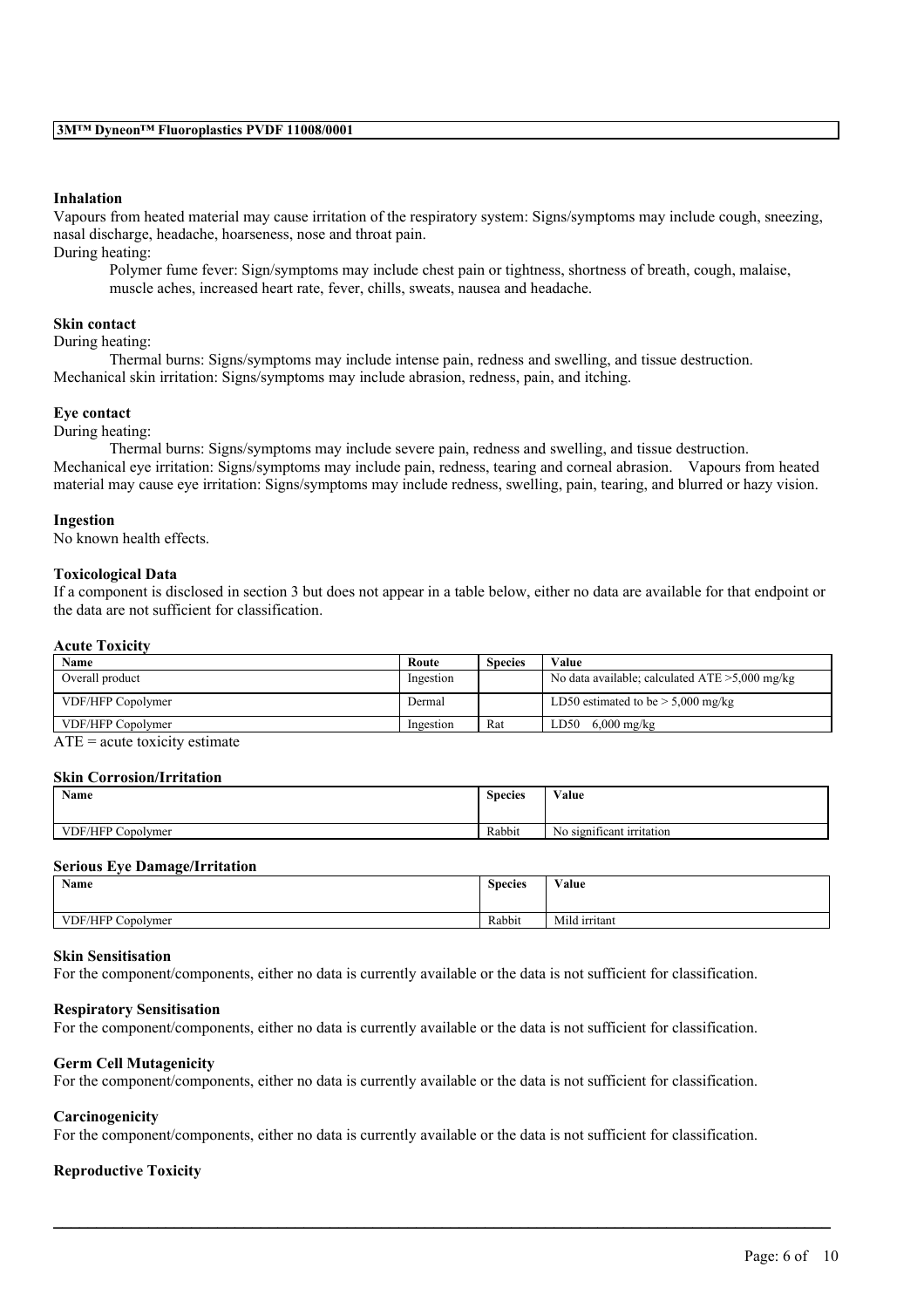### **Reproductive and/or Developmental Effects**

For the component/components, either no data is currently available or the data is not sufficient for classification.

### **Target Organ(s)**

#### **Specific Target Organ Toxicity - single exposure**

For the component/components, either no data is currently available or the data is not sufficient for classification.

### **Specific Target Organ Toxicity - repeated exposure**

| <b>Name</b>       | Route     | Target Organ(s) | Value          | <b>Species</b> | <b>Test result</b> | Exposure        |
|-------------------|-----------|-----------------|----------------|----------------|--------------------|-----------------|
|                   |           |                 |                |                |                    | <b>Duration</b> |
| VDF/HFP Copolymer | Ingestion | liver           | Not classified | Rat            | <b>NOAEL</b>       | 2 weeks         |
|                   |           |                 |                |                | 10.000             |                 |
|                   |           |                 |                |                | mg/kg/day          |                 |

#### **Aspiration Hazard**

For the component/components, either no data is currently available or the data is not sufficient for classification.

### Please contact the address or phone number listed on the first page of the SDS for additional toxicological information **on this material and/or its components.**

#### **11.2. Information on other hazards**

This material does not contain any substances that are assessed to be an endocrine disruptor for human health.

## **SECTION 12: Ecological information**

The information below may not agree with the EU material classification in Section 2 and/or the ingredient classifications in Section 3 if specific ingredient classifications are mandated by a competent authority. In addition, statements and data presented in Section 12 are based on UN GHS calculation rules and classifications derived from **3M assessments.**

#### **12.1. Toxicity**

No product test data available.

| <b>Material</b>   | AS #             | <b>Organism</b> | vpe                                                         | <b>IExposure</b> | Test endpoint | Test result |
|-------------------|------------------|-----------------|-------------------------------------------------------------|------------------|---------------|-------------|
| VDF/HFP Copolymer | $19011 - 17 - 0$ |                 | Data not available<br>or insufficient for<br>classification |                  |               | ln/a        |

#### **12.2. Persistence and degradability**

| <b>Material</b>   | <b>CAS Nbr</b>   | l'est tvne                                   | <b>Duration</b> | Study  <br><b>CONTRACTOR</b><br>Tvpe | <b>Test result</b> | <b>Protocol</b> |
|-------------------|------------------|----------------------------------------------|-----------------|--------------------------------------|--------------------|-----------------|
| VDF/HFP Copolymer | $19011 - 17 - 0$ | Data not availbl-<br>$\sim$<br>linsufficient |                 |                                      | ln/a               |                 |

### **12.3 : Bioaccumulative potential**

| <b>Material</b>   | <b>Cas No.</b>   | Test type                                                   | <b>Duration</b> | <b>Study Type</b> | <b>Test result</b> | <b>Protocol</b> |
|-------------------|------------------|-------------------------------------------------------------|-----------------|-------------------|--------------------|-----------------|
| VDF/HFP Copolymer | $19011 - 17 - 0$ | Data not available<br>or insufficient for<br>classification | N/A             | N/A               | 'N/A               | IN/A            |

 $\mathcal{L}_\mathcal{L} = \mathcal{L}_\mathcal{L} = \mathcal{L}_\mathcal{L} = \mathcal{L}_\mathcal{L} = \mathcal{L}_\mathcal{L} = \mathcal{L}_\mathcal{L} = \mathcal{L}_\mathcal{L} = \mathcal{L}_\mathcal{L} = \mathcal{L}_\mathcal{L} = \mathcal{L}_\mathcal{L} = \mathcal{L}_\mathcal{L} = \mathcal{L}_\mathcal{L} = \mathcal{L}_\mathcal{L} = \mathcal{L}_\mathcal{L} = \mathcal{L}_\mathcal{L} = \mathcal{L}_\mathcal{L} = \mathcal{L}_\mathcal{L}$ 

#### **12.4. Mobility in soil**

No test data available.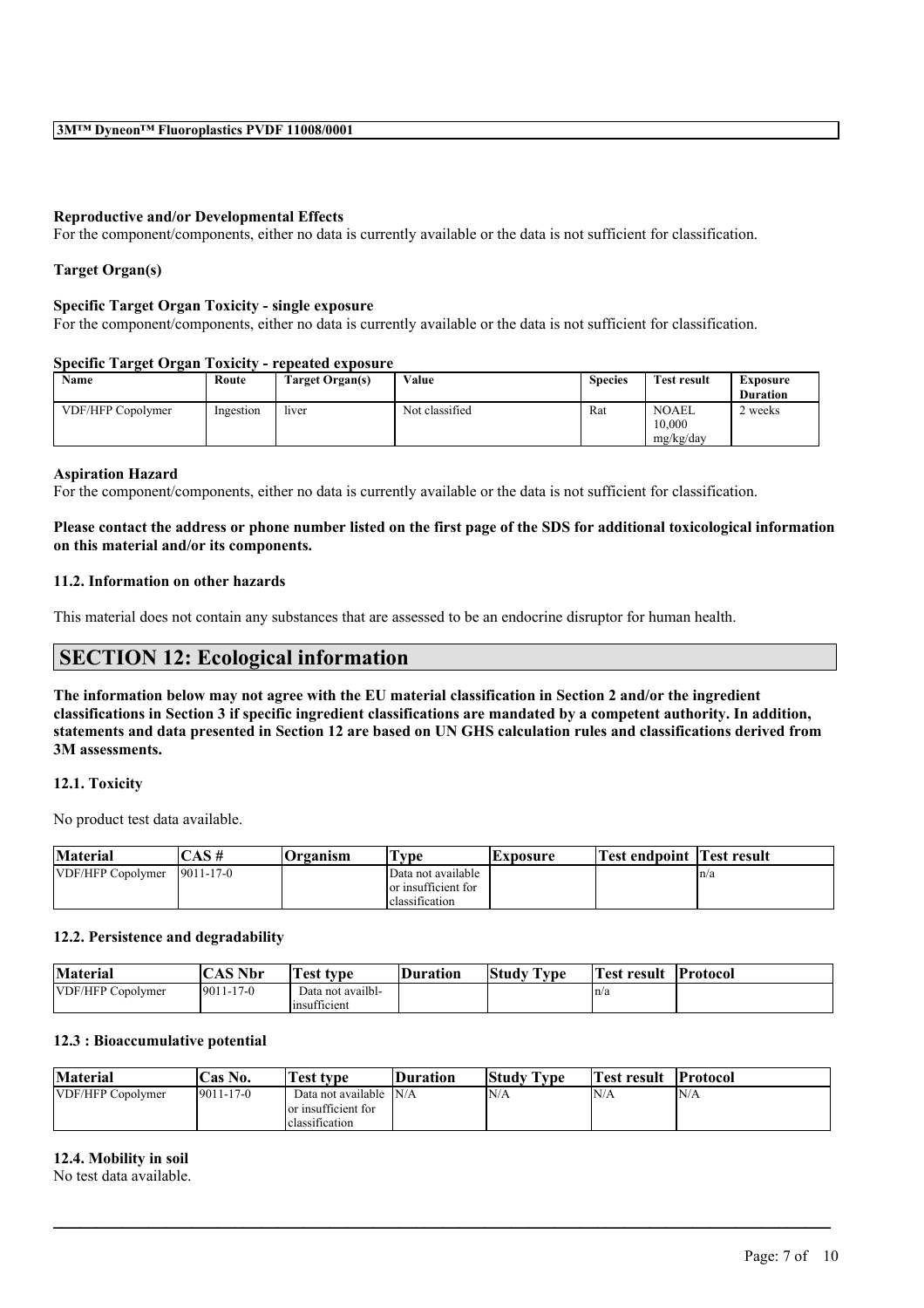### **12.5. Results of the PBT and vPvB assessment**

This material does not contain any substances that are assessed to be a PBT or vPvB

### **12.6. Endocrine disrupting properties**

This material does not contain any substances that are assessed to be an endocrine disruptor for environmental effects

#### **12.7. Other adverse effects**

No information available.

## **SECTION 13: Disposal considerations**

#### **13.1 Waste treatment methods**

Dispose of contents/ container in accordance with the local/regional/national/international regulations.

Dispose of waste product in a permitted industrial waste facility. As a disposal alternative, incinerate in a permitted waste incineration facility. Proper destruction may require the use of additional fuel during incineration processes. Combustion products will include halogen acid (HCl/HF/HBr). Facility must be capable of handling halogenated materials. Empty drums/barrels/containers used for transporting and handling hazardous chemicals (chemical substances/mixtures/preparations classified as Hazardous as per applicable regulations) shall be considered, stored, treated & disposed of as hazardous wastes unless otherwise defined by applicable waste regulations. Consult with the respective regulating authorities to determine the available treatment and disposal facilities.

The coding of a waste stream is based on the application of the product by the consumer. Since this is out of the control of 3M, no waste code(s) for products after use will be provided. Please refer to the European Waste Code (EWC - 2000/532/EC and amendments) to assign the correct waste code to your waste stream. Ensure national and/or regional regulations are complied with and always use a licensed waste contractor.

## **EU waste code (product as sold)**

070213 Waste plastic

## **SECTION 14: Transportation information**

Not hazardous for transportation.

|                                    | <b>Transport</b><br>Ground<br>(ADR) | <b>Air Transport (IATA)</b> | <b>Marine</b><br><b>Transport</b><br>(IMDG) |
|------------------------------------|-------------------------------------|-----------------------------|---------------------------------------------|
| 14.1 UN number                     | No data available.                  | No Data Available           | No Data Available                           |
| 14.2 UN proper shipping<br>name    | No data available.                  | No Data Available           | No Data Available                           |
| 14.3 Transport hazard<br>class(es) | No data available.                  | No Data Available           | No Data Available                           |
| 14.4 Packing group                 | No data available.                  | No Data Available           | No Data Available                           |

 $\mathcal{L}_\mathcal{L} = \mathcal{L}_\mathcal{L} = \mathcal{L}_\mathcal{L} = \mathcal{L}_\mathcal{L} = \mathcal{L}_\mathcal{L} = \mathcal{L}_\mathcal{L} = \mathcal{L}_\mathcal{L} = \mathcal{L}_\mathcal{L} = \mathcal{L}_\mathcal{L} = \mathcal{L}_\mathcal{L} = \mathcal{L}_\mathcal{L} = \mathcal{L}_\mathcal{L} = \mathcal{L}_\mathcal{L} = \mathcal{L}_\mathcal{L} = \mathcal{L}_\mathcal{L} = \mathcal{L}_\mathcal{L} = \mathcal{L}_\mathcal{L}$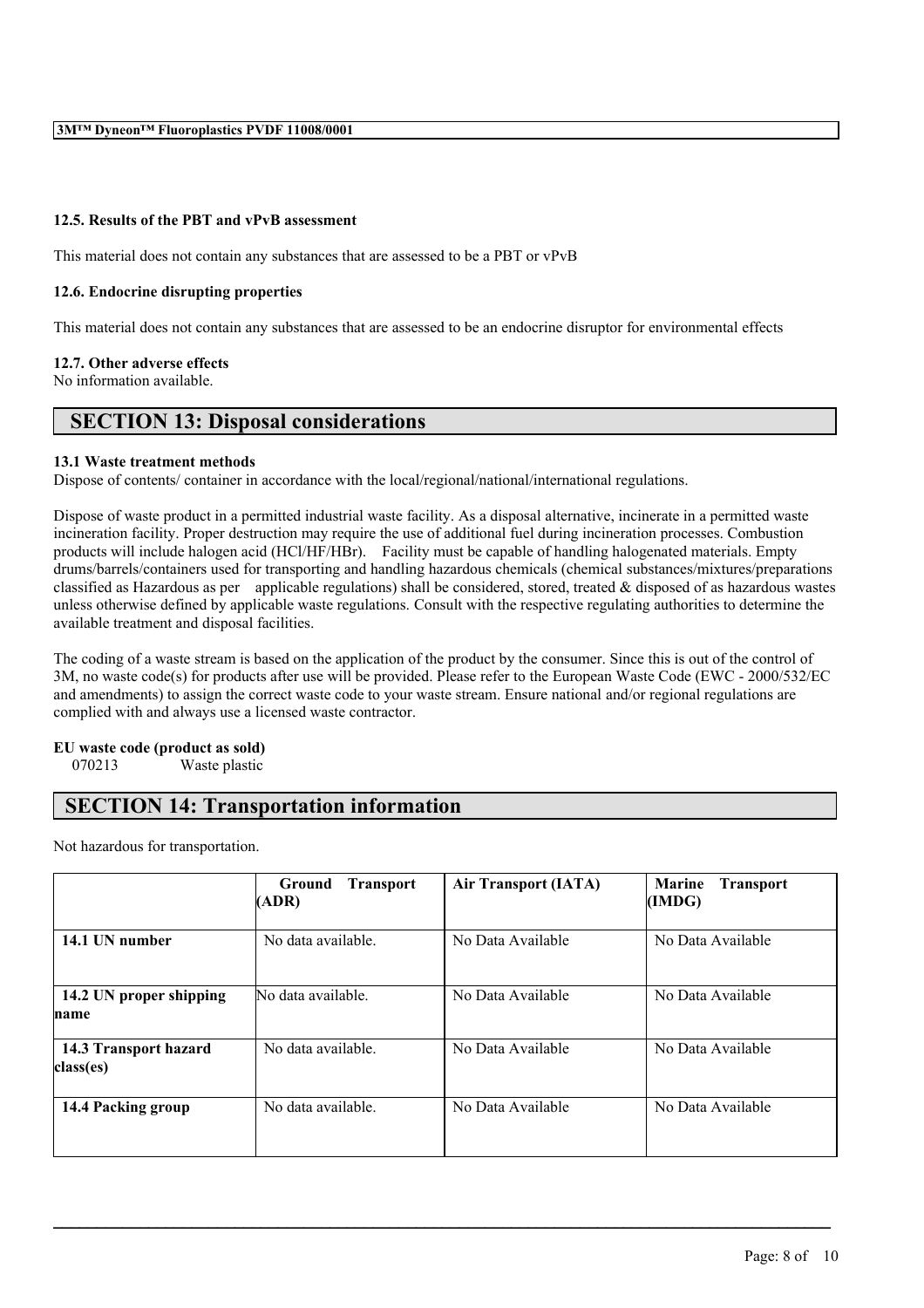## **3M™ Dyneon™ Fluoroplastics PVDF 11008/0001**

| <b>14.5 Environmental hazards</b>                                               | No data available.                                                           | No Data Available                                                            | No Data Available                                                            |
|---------------------------------------------------------------------------------|------------------------------------------------------------------------------|------------------------------------------------------------------------------|------------------------------------------------------------------------------|
| 14.6 Special precautions for<br>user                                            | Please refer to the other<br>sections of the SDS for<br>further information. | Please refer to the other<br>sections of the SDS for further<br>information. | Please refer to the other<br>sections of the SDS for<br>further information. |
| 14.7 Transport in bulk<br>according to Annex II of<br>Marpol 73/78 and IBC Code | No data available.                                                           | No Data Available                                                            | No Data Available                                                            |
| <b>Control Temperature</b>                                                      | No data available.                                                           | No Data Available                                                            | No Data Available                                                            |
| <b>Emergency Temperature</b>                                                    | No data available.                                                           | No Data Available                                                            | No Data Available                                                            |
| <b>ADR Tunnel Code</b>                                                          | No data available.                                                           | Not Applicable                                                               | No Data Available                                                            |
| <b>ADR Classification Code</b>                                                  | No data available.                                                           | No Data Available                                                            | No Data Available                                                            |
| <b>ADR Transport Category</b>                                                   | No data available.                                                           | No Data Available                                                            | No Data Available                                                            |
| <b>ADR Multiplier</b>                                                           | No data available.                                                           | No Data Available                                                            | No Data Available                                                            |
| <b>IMDG Segregation Code</b>                                                    | No data available.                                                           | No Data Available                                                            | No Data Available                                                            |
| <b>Transport not Permitted</b>                                                  | No data available.                                                           | No Data Available                                                            | No Data Available                                                            |

Please contact the address or phone number listed on the first page of the SDS for additional information on the transport/shipment of the material by rail (RID) or inland waterways (ADN).

## **SECTION 15: Regulatory information**

## **15.1. Safety, health and environmental regulations/legislation specific for the substance or mixture**

## **15.2. Chemical Safety Assessment**

A chemical safety assessment has not been carried out for this substance/mixture in accordance with Regulation (EC) No 1907/2006, as amended.

 $\mathcal{L}_\mathcal{L} = \mathcal{L}_\mathcal{L} = \mathcal{L}_\mathcal{L} = \mathcal{L}_\mathcal{L} = \mathcal{L}_\mathcal{L} = \mathcal{L}_\mathcal{L} = \mathcal{L}_\mathcal{L} = \mathcal{L}_\mathcal{L} = \mathcal{L}_\mathcal{L} = \mathcal{L}_\mathcal{L} = \mathcal{L}_\mathcal{L} = \mathcal{L}_\mathcal{L} = \mathcal{L}_\mathcal{L} = \mathcal{L}_\mathcal{L} = \mathcal{L}_\mathcal{L} = \mathcal{L}_\mathcal{L} = \mathcal{L}_\mathcal{L}$ 

## **SECTION 16: Other information**

## **Revision information:**

No revision information